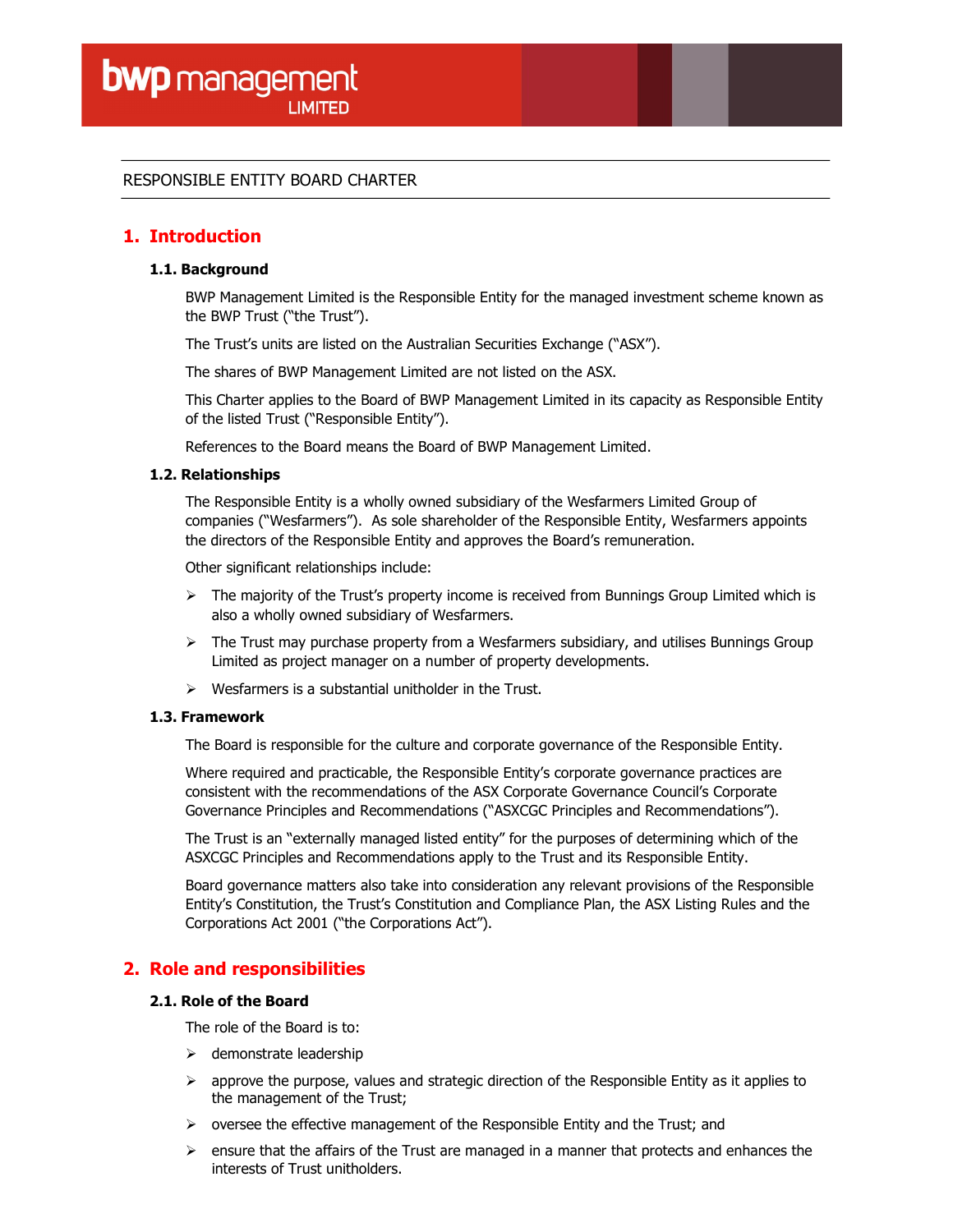# 2.2. Duties and responsibilities

The functions of the Board include the following:

| <b>Culture and</b><br>strategy                                     |    | a) defining the Trust's purpose and providing guidance in the setting of<br>strategic objectives                                                                                                                                                                                                                                 |
|--------------------------------------------------------------------|----|----------------------------------------------------------------------------------------------------------------------------------------------------------------------------------------------------------------------------------------------------------------------------------------------------------------------------------|
|                                                                    | b) | reviewing the Trust's investment objectives to ensure they are<br>consistent with the Trust's strategic direction                                                                                                                                                                                                                |
|                                                                    | C) | approving and monitoring compliance with the statement of values and<br>code of conduct so as to underpin the desired culture of acting lawfully,<br>ethically and responsibly                                                                                                                                                   |
|                                                                    |    | d) overseeing management in its implementation of strategic objectives<br>and the instilling of the desired culture                                                                                                                                                                                                              |
| <b>Financial</b><br>controls, risk<br>management<br>and compliance | a) | approving the corporate plan, annual operating and capital expenditure<br>budgets and monitoring performance against plans and budgets                                                                                                                                                                                           |
|                                                                    | b) | overseeing the adequacy and integrity of the accounting and corporate<br>reporting systems and internal controls framework, including the<br>external audit and ensuring compliance with Chapter 2M of the<br>Corporations Act (financial reporting)                                                                             |
|                                                                    |    | c) satisfying itself that the Responsible Entity has in place an appropriate<br>risk management framework (for both financial and non-financial risks<br>including oversight and assessment of climate-related risks and<br>opportunities) and setting the risk appetite within which the Board<br>expects management to operate |
|                                                                    | d) | monitoring the effectiveness of the risk management and compliance<br>systems to ensure the Trust is being operated with due regard to the<br>risk appetite set by the Board                                                                                                                                                     |
|                                                                    |    | e) approving the appointment, re-appointment or removal of the external<br>auditor                                                                                                                                                                                                                                               |
| <b>Capital</b><br>management,<br>funding and<br>liquidity          | a) | monitoring and overseeing the Trust's and Responsible Entity's financial<br>positions                                                                                                                                                                                                                                            |
|                                                                    |    | b) reviewing and approving capital management initiatives including the<br>issue of new securities in the Trust and reductions of capital                                                                                                                                                                                        |
|                                                                    | C) | approving major business initiatives, capital expenditure, acquisitions<br>and divestments which exceed the limits delegated to the Managing<br><b>Director</b>                                                                                                                                                                  |
|                                                                    |    | d) determining the net income of the Trust available for distribution, the<br>distribution amount per unit and the price of units offered in<br>accordance with the distribution reinvestment plan                                                                                                                               |
| <b>Management</b>                                                  | a) | approving and monitoring delegations of authority to the Managing<br><b>Director</b>                                                                                                                                                                                                                                             |
|                                                                    |    | b) satisfying itself that the Managing Director and his or her direct reports<br>have the appropriate qualifications, skills and experience                                                                                                                                                                                      |
|                                                                    | C) | evaluating the performance of the Managing Director at least annually                                                                                                                                                                                                                                                            |
|                                                                    |    | d) satisfying itself that the Responsible Entity's remuneration policy aligns<br>executive interests with the creation of value for unitholders and with<br>the entity's purpose, values and risk appetite                                                                                                                       |
|                                                                    | e) | satisfying itself that the Responsible Entity's remuneration policy does<br>not reward conduct that is contrary to the entity's values or risk<br>appetite                                                                                                                                                                       |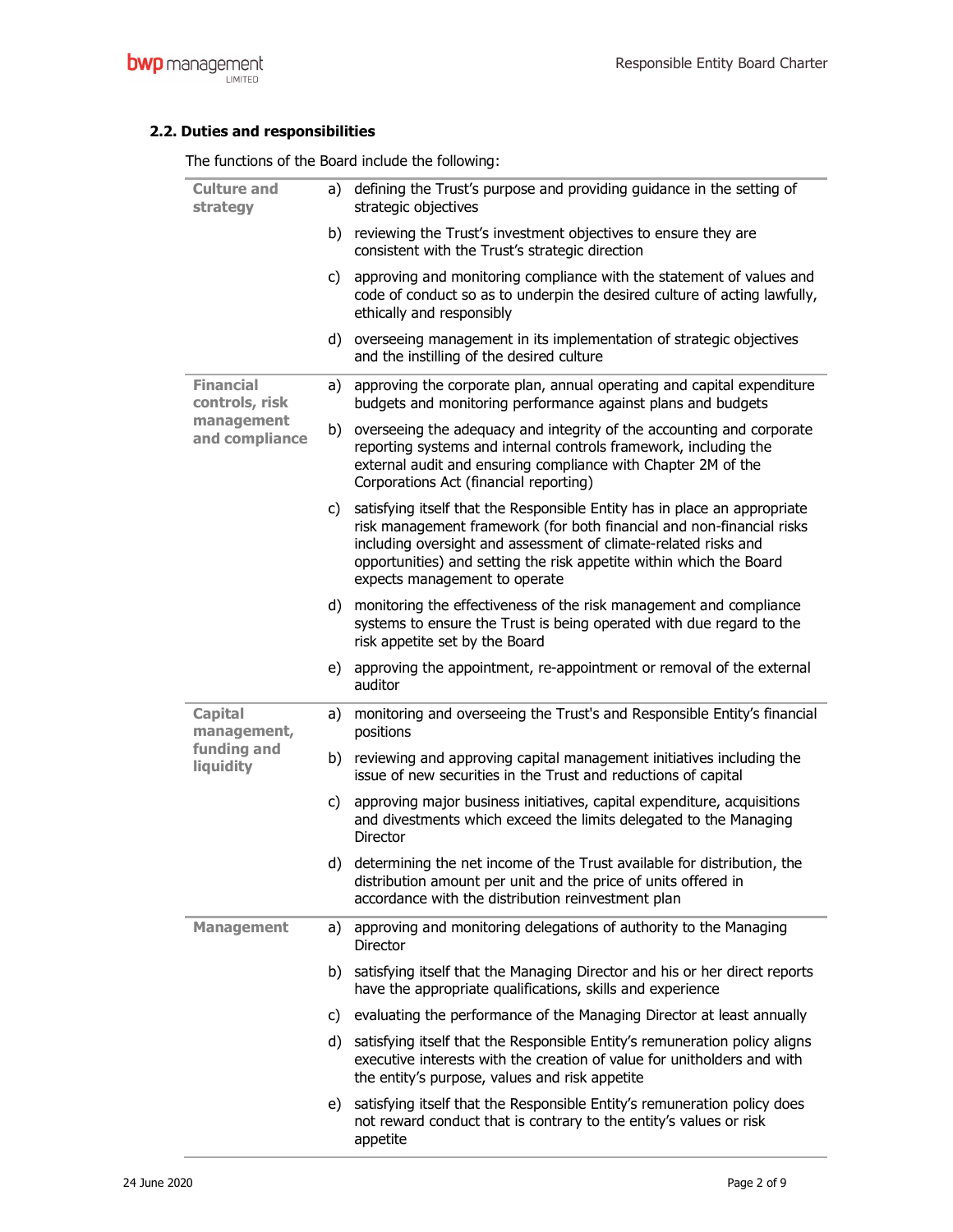|                                | f)  | satisfying itself that an appropriate framework exists for relevant<br>information to be reported by management to the Board including any<br>breaches of policies, codes or compliance obligations                                                                                                              |
|--------------------------------|-----|------------------------------------------------------------------------------------------------------------------------------------------------------------------------------------------------------------------------------------------------------------------------------------------------------------------|
|                                | g)  | approving the appointment and replacement of the Company Secretary                                                                                                                                                                                                                                               |
|                                | h)  | wherever required, challenging management and holding it to account                                                                                                                                                                                                                                              |
| <b>Governance</b>              | a)  | satisfying itself that the corporate governance framework and<br>compliance plan are supported by the appropriate policies and<br>procedures; monitoring their effectiveness and addressing any material<br>breaches                                                                                             |
|                                |     | b) overseeing the Responsible Entity's process for making timely and<br>balanced disclosure of all material information that a reasonable person<br>would expect to have a material effect on the price or value of the<br>Trust's securities                                                                    |
|                                | C)  | ensuring compliance with Part 5C.7 and Chapter 2E of the Act (related<br>party matters)                                                                                                                                                                                                                          |
|                                |     | d) ensuring compliance with ASX Listing Rules and Australian Financial<br>Services License obligations                                                                                                                                                                                                           |
| <b>Board</b>                   | a)  | ensuring the Board is of an appropriate size and that collectively, its<br>members have the skills, knowledge, experience and commitment to<br>enable the Board to discharge its duties effectively and deal with<br>emerging business and governance issues                                                     |
|                                | b)  | ensuring Board composition is consistent with requirements described<br>in this Charter, the Compliance Plan and the Responsible Entity's<br>Constitution and that directors are able to bring an independent<br>judgement to bear on issues before the Board and to act in the best<br>interests of unitholders |
|                                | C)  | ensuring that non-executive directors are adequately remunerated                                                                                                                                                                                                                                                 |
|                                | d)  | ensuring Board performance is periodically evaluated                                                                                                                                                                                                                                                             |
| Duty to protect                |     | The Board is responsible for ensuring that the Responsible Entity:                                                                                                                                                                                                                                               |
| the rights and<br>interests of |     | a) acts honestly                                                                                                                                                                                                                                                                                                 |
| unitholders                    | b)  | exercises the degree of care and diligence that a reasonable person<br>would exercise if they were in the Responsible Entity's position and role                                                                                                                                                                 |
|                                |     | c) acts in the best interests of Unitholders and, if there is a conflict<br>between the interests of Unitholders and its own interests, gives<br>priority to the interests of the Unitholders                                                                                                                    |
|                                |     | d) treats Unitholders who hold units of the same class equally and<br>Unitholders who hold units of different classes, fairly                                                                                                                                                                                    |
|                                |     | e) does not make use of information acquired through being the<br>Responsible Entity in order to gain an improper advantage for itself or<br>any other person, or cause detriment to the Unitholders                                                                                                             |
|                                | f)  | ensures at all times that the Constitution meets the requirements of<br>Part 5C.3 of the Act and that the Compliance Plan also meets the<br>requirements of Part 5C.4 of the Act                                                                                                                                 |
|                                | g)  | complies with the Compliance Plan                                                                                                                                                                                                                                                                                |
|                                | h)  | ensures that Trust assets are clearly identified as "trust property" and<br>held separately from property owned or controlled by the Responsible<br>Entity and the property of any other Managed Investment Scheme                                                                                               |
|                                | i). | ensures that the Trust property is valued at regular intervals                                                                                                                                                                                                                                                   |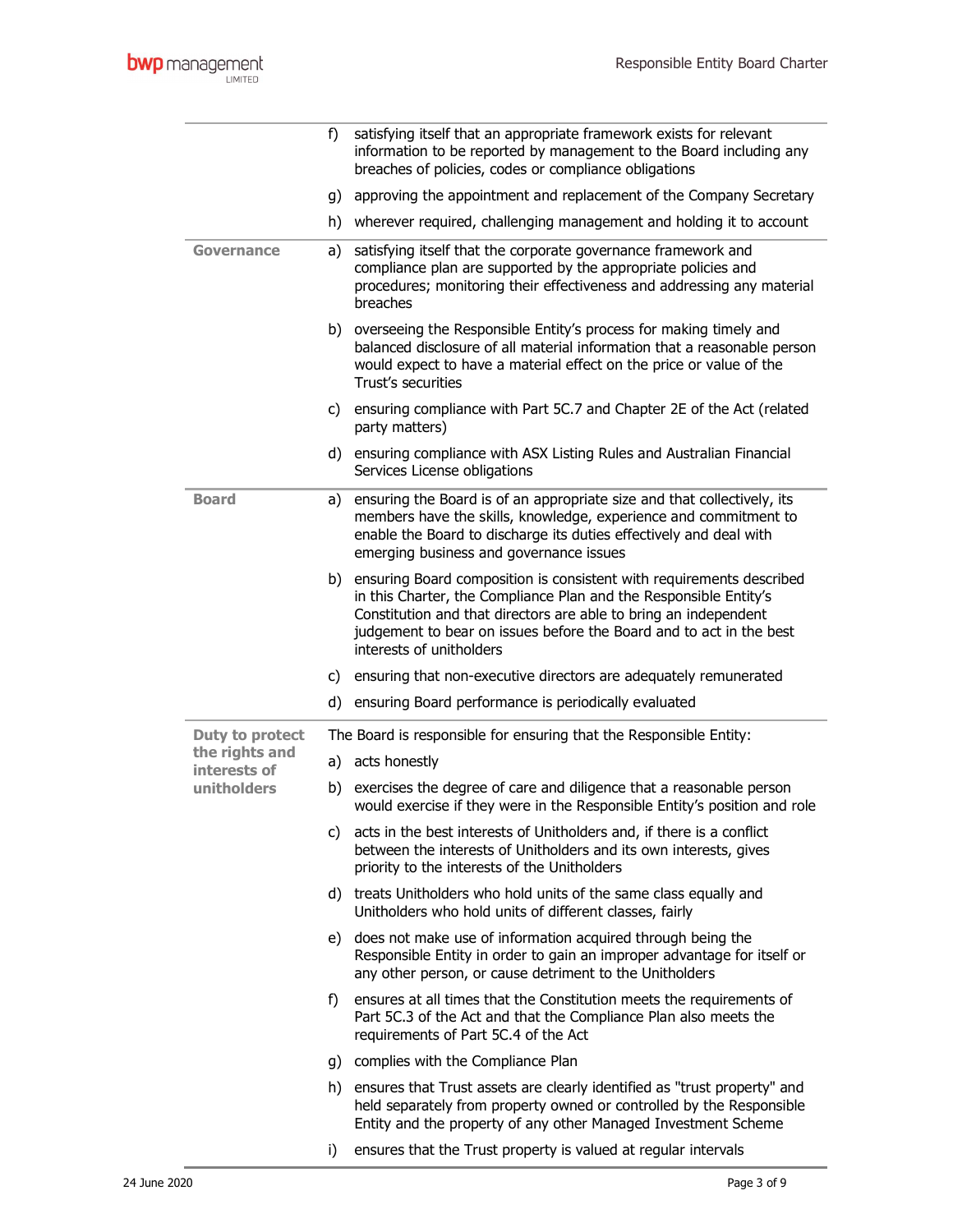- j) ensures all payments out of the Trust property are made strictly in accordance with the Constitution and the Act, and
- k) reports significant breaches of the RE's obligations to ASIC in accordance with the requirements set out in the RE's Breach Reporting Policy.

### 2.3. Responsibilities of the Chairman

The Chairman is a non-executive director who satisfies the criteria for external directors as described in section 601JA of the Corporations Act.

The Chairman's responsibilities include:

- a) providing leadership to the Board
- b) ensuring Board members' behaviours are consistent with the organisation's values and code of conduct
- c) ensuring the Board has the required expertise to fulfill its functions
- d) facilitating the effective contribution of all directors
- e) promoting constructive and effective relations between the Board and management and between directors
- f) ensuring the Managing Director's performance is regularly assessed and that feedback is provided on that performance
- g) monitoring the performance of the Board and ensuring Board performance is regularly evaluated
- h) representing the Board externally with the shareholder and Trust unitholders as may be required from time to time
- i) approving agendas for Board meetings in conjunction with the Managing Director and Company Secretary, and ensuring that adequate time is available for discussion of all agenda items
- j) ensuring the efficient organisation and conduct of the Board's function
- k) chairing general meetings of the Trust's unitholders.

### 2.4. Responsibilities of management

The Board delegates to the Managing Director all powers to manage the day-to-day business of the Responsible Entity and the Trust, subject to those powers reserved to the Board and any specific delegations of authority approved by the Board.

The key responsibilities of the Managing Director are to:

- a) manage and administer day-to-day operations of the Responsible Entity and the business of the Trust in accordance with the purpose, values, strategy, corporate plans and policies approved by the Board
- b) develop the corporate plan and strategies to achieve the plan and make recommendations to the Board
- c) develop annual budgets and conduct business activities within the approved budgets
- d) develop and maintain the risk management systems, including internal compliance and control mechanisms and ensure the Trust's business is operating within the risk appetite set by the Board
- e) ensure there is a process for informing the Board when the Trust's business is being operated outside the Board's risk appetite
- f) within the risk management framework, assess climate-related risks and opportunities and provide recommendations to the Board
- g) ensure compliance with the ASX Listing rules and Australian Financial Services Licence and any other laws that apply to the Responsible Entity and the Trust
- h) provide leadership to the management team, to supervise and monitor their performance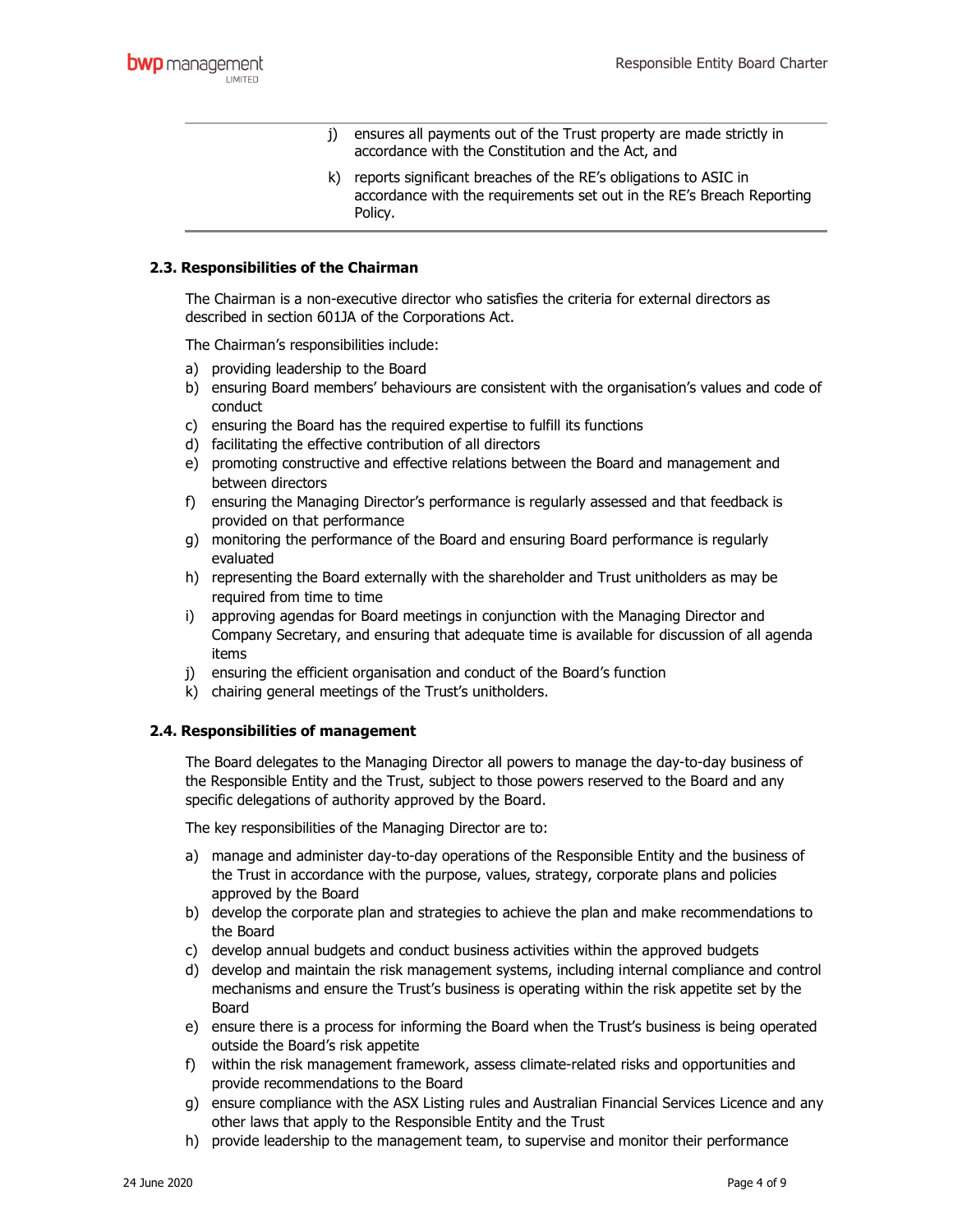- i) report regularly to the Board with accurate, timely and clear information, such that the Board is fully informed and able to discharge its responsibilities effectively
- j) ensure the implementation of appropriate processes to verify the integrity of the Trust's corporate reports
- k) implement the policies, processes and codes approved by the Board
- l) instil and reinforce the Responsible Entity's purpose and values to support a culture that promotes ethical, lawful and responsible behaviour.

# 3. Delegations

#### 3.1. Delegation to the Managing Director

The Board has delegated responsibility for the day-to-day management of the Responsible Entity and the Trust to the Managing Director. Some of these delegations are subject to Board approved policies and authority limits which are reviewed each year. These authority limits are summarised in the Delegated Authorities Schedule.

#### 3.2. Delegations to management

The Managing Director may delegate operational and compliance responsibilities to direct reports, but retains overall responsibility for the successful management of the Responsible Entity and the Trust and overall compliance with the Compliance Plan. Authority limits that have been delegated to direct reports are summarised in the Delegated Authorities Schedule.

#### 3.3. Delegations to service providers

The Managing Director delegates a number of the functions, activities and duties required to be performed by the Responsible Entity to external service providers and Wesfarmers Corporate. As a general rule, these delegations are identified in the Compliance Plan.

#### 3.4. Delegations to committees

The Board may establish standing or temporary committees to assist it in carrying out its role and responsibilities.

The Board has established two standing committees:

- $\triangleright$  Audit & Risk Committee
- $\triangleright$  Remuneration & Nomination Committee.

Each standing committee has a charter which sets out its role and responsibilities. Each committee charter is approved by the Board.

#### 3.5. Compliance committee

Under the Corporations Act, and as described in the Compliance Plan, if less than half of the directors are external (as defined in Section 601JA of the Corporations Act), then a registered scheme must have a compliance committee.

The Board does not currently require a compliance committee as at least half of its directors are external directors.

# 4. Composition, size and structure of the Board

#### 4.1. Composition principles

The Board, together with the shareholder of the Responsible Entity, will determine the structure and composition of the Board taking into consideration requirements set out in this Charter, the Responsible Entity's Constitution, the Compliance Plan, ASXCGC Principles and Recommendations and the Corporations Act.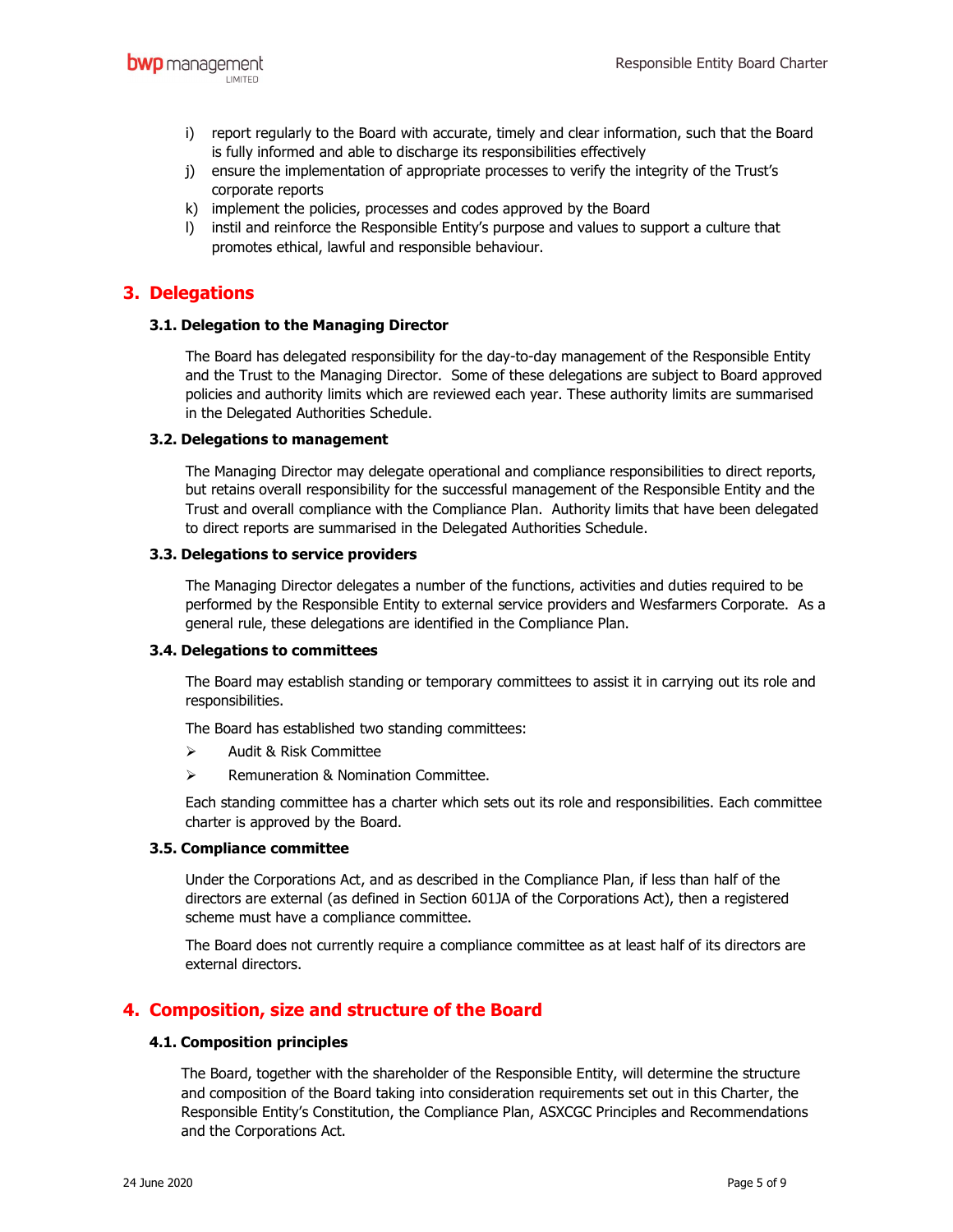| <b>Size</b>                      | The Board of the Responsible Entity should comprise a sufficient number of<br>directors (but not less than four) to ensure it collectively has the balance of<br>skills, knowledge, experience and commitment to enable it to discharge its<br>duties effectively and to add value                                                                                                                 |  |  |  |  |  |
|----------------------------------|----------------------------------------------------------------------------------------------------------------------------------------------------------------------------------------------------------------------------------------------------------------------------------------------------------------------------------------------------------------------------------------------------|--|--|--|--|--|
| <b>Skills &amp;</b><br>expertise | a) Persons nominated as non-executive directors are expected to:                                                                                                                                                                                                                                                                                                                                   |  |  |  |  |  |
|                                  | i.<br>have qualifications, experience and expertise of benefit to the<br>Responsible Entity and to bring independent views to the Board's<br>deliberations                                                                                                                                                                                                                                         |  |  |  |  |  |
|                                  | ii.<br>review their membership of the Board from time to time taking into<br>account their length of service, age, qualifications and expertise<br>relevant to the Responsible Entity's Board composition principles<br>and the overall interests of the RE and the Trust                                                                                                                          |  |  |  |  |  |
|                                  | regularly evaluate their other commitments to ensure they have<br>iii.<br>sufficient time to fulfil their duties and responsibilities as directors<br>of the Responsible Entity                                                                                                                                                                                                                    |  |  |  |  |  |
|                                  | iv.<br>undertake continuing professional development to the extent<br>necessary to ensure they maintain the skills required to discharge<br>their obligations                                                                                                                                                                                                                                      |  |  |  |  |  |
|                                  | b) The Responsible Entity Board maintains a skills matrix setting out the<br>mix of skills required for the Board and to assist the Board in its<br>succession planning. The skills matrix is used to identify any gaps in the<br>collective skills of the Board that should be addressed either by<br>providing training to existing Board members or through the<br>appointment of new directors |  |  |  |  |  |
|                                  | Directors are expected to participate in programs of induction, training<br>C)<br>and development identified by the Board as necessary to maintain the<br>skills and knowledge needed to perform their roles effectively                                                                                                                                                                           |  |  |  |  |  |
| <b>Structure</b>                 | The Board should have a majority of non-executive directors and not less<br>than half of the directors should be external (as defined in section 601JA of<br>the Corporations Act)                                                                                                                                                                                                                 |  |  |  |  |  |
| <b>Chairman</b>                  | a) The Board should be chaired by an external non-executive director                                                                                                                                                                                                                                                                                                                               |  |  |  |  |  |
|                                  | b) The positions of Chairman and Managing Director should not be held by<br>the same person                                                                                                                                                                                                                                                                                                        |  |  |  |  |  |
| <b>Wesfarmers</b><br>nominee     | The Board may include one director (other than the Managing Director)<br>a)<br>from within the Wesfarmers Group or nominated by the Wesfarmers<br>Group                                                                                                                                                                                                                                            |  |  |  |  |  |
|                                  | There can be no common directors between the Responsible Entity and<br>b)<br>Wesfarmers Investments Pty Ltd or any other Wesfarmers company<br>that may invest in or have material financial dealings with the Trust                                                                                                                                                                               |  |  |  |  |  |
| <b>Executive</b><br>directors    | Persons appointed as executive directors:                                                                                                                                                                                                                                                                                                                                                          |  |  |  |  |  |
|                                  | must be of sufficient stature and security of employment to express<br>a)<br>independent views on any matter; and                                                                                                                                                                                                                                                                                  |  |  |  |  |  |
|                                  | b) are expected to retire from the Board on relinguishment of the<br>executive position with the Wesfarmers Group. They are then eligible<br>for reappointment if they meet the guidelines for non-executive<br>directors.                                                                                                                                                                         |  |  |  |  |  |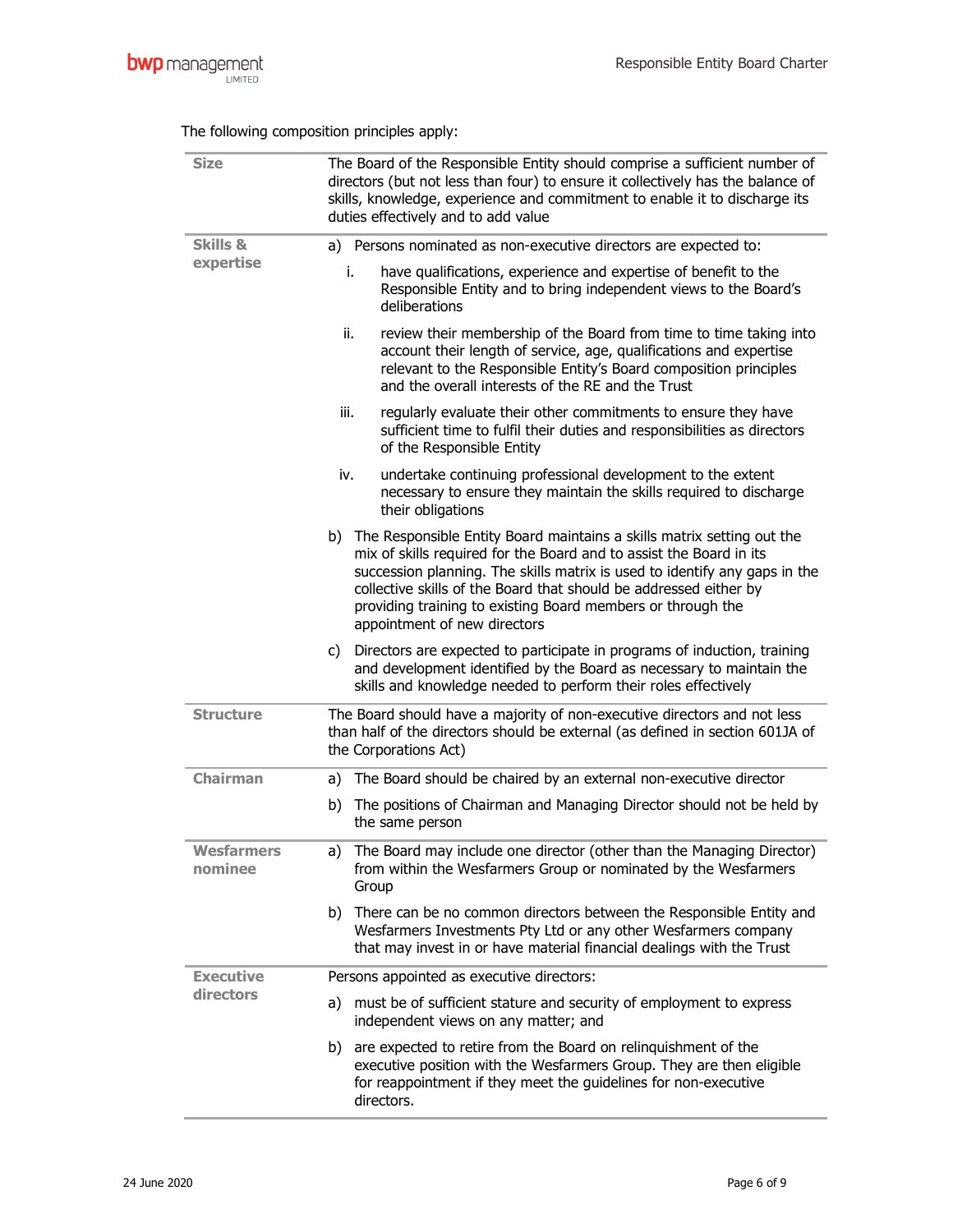Board renewal With the assistance of the Remuneration & Nomination Committee, the Board maintains a board succession plan to ensure it has an orderly renewal process

### 4.2. Independence

Directors of the Responsible Entity are expected to bring an independent view to the Board's deliberations. A majority of non-executive directors are required to be "independent".

Under the regulations applicable to managed investment schemes, that "independence" is determined according to the definition of "external directors" in section 601JA of the Corporations Act. (This definition is not the same in all respects as the definition of independence in the ASX Principles and Recommendations.)

Under section 601JA of the Corporations Act, a director of the Responsible Entity is an external director if they:

- a) are not, and have not been in the previous two years, an employee of the Responsible Entity or a related body corporate; and
- b) are not, and have not been in the previous two years, a senior manager of a related body corporate; and
- c) are not, and have not been in the previous two years, substantially involved in business dealings, or in a professional capacity, with the Responsible Entity or a related body corporate; and
- d) are not a member of a partnership that is, or has been in the previous two years, substantially involved in business dealings, or in a professional capacity, with the Responsible Entity or a related body corporate; and
- e) do not have a material interest in the Responsible Entity or a related body corporate; and
- f) are not a relative of a person who has a material interest in the Responsible Entity or a related body corporate.

The Board regularly assesses those relationships that may affect independence.

# 5. Conduct of the Board

### 5.1. Code of Conduct

Directors are required to act with honesty, decency and integrity at all times and in a manner consistent with the Responsible Entity's values and Code of Conduct.

The Responsible Entity has adopted the Wesfarmers Code of Conduct. This Code applies to all officers and employees of the Responsible Entity. Material breaches of the Code are reported to the Board and may result in disciplinary measures.

### 5.2. Securities dealing

Directors must comply with the Responsible Entity's Securities Dealing Policy.

### 5.3. Conflicts of interest

Each director has a fiduciary and statutory duty not to place themselves in a position which gives rise to, or is perceived to give rise to, a real or substantial possibility of conflict, whether it be a conflict of interest or conflict of duties.

Directors are required to disclose:

- a) any material personal interest in a matter that relates to the affairs of the Responsible Entity or the Trust
- b) any matter or circumstance that may result in a conflict or potential conflict of interest.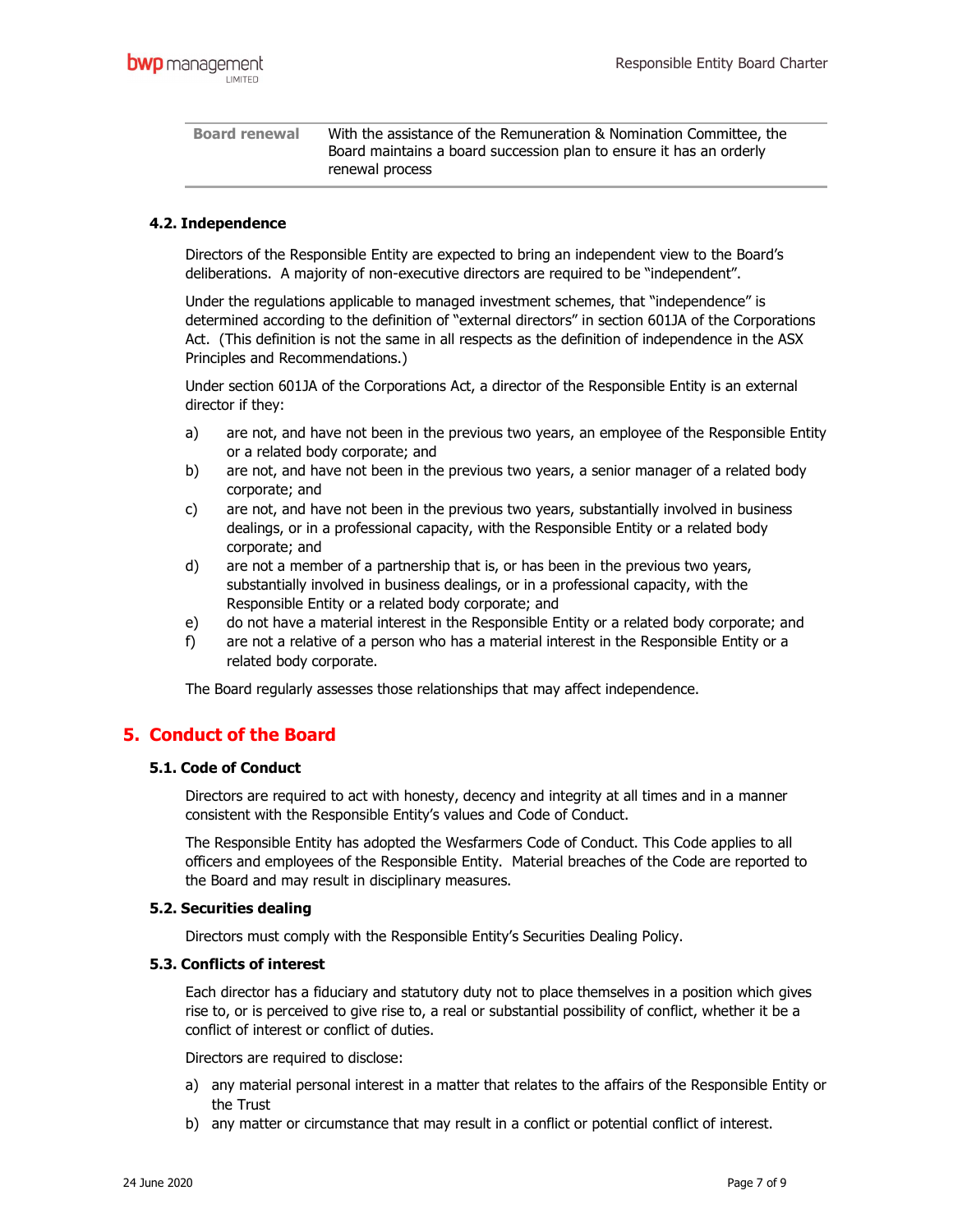The procedures for disclosure and management of conflicts are contained in the Directors' Conflict of Interests Policy.

A Conflicts Management Policy contains the procedures for disclosure and management of conflicts of interest that may arise in relation to the provision of financial or other services by the Responsible Entity and its related parties.

### 5.4. Other appointments

Directors are required to consult with the Chairman prior to acceptance of directorships of another company or taking up an appointment, position or office.

### 5.5. Independent professional advice

- a) Subject to prior approval of the Chairman, directors may obtain independent professional advice on matters arising in the course of their Board duties.
- b) Directors will be entitled to reimbursement of all reasonable costs in obtaining such advice.

## 5.6. Security-holding requirement

Directors may hold securities in the Trust if they choose, subject to compliance with the Securities Dealing Policy.

There is no minimum security-holding requirement for directors.

# 6. Company Secretary

- a) Appointment and removal of the Company Secretary is subject to Board approval
- b) The Company Secretary is accountable to the Board, through the Chairman, on all matters to do with the proper functioning of the Board
- c) Each director has the right of access to the Company Secretary at all times
- d) The role of the Company Secretary includes:
	- i. advising the Board and its Committees on governance matters
	- ii. monitoring that Board and Committee policies and procedures are followed
	- iii. co-ordinating Board and Committee business including agendas, papers, minutes and filings in a timely manner
	- iv. ensuring that the business of Board and Committee meetings is accurately captured in the minutes
	- v. helping to organise and facilitate the induction and professional development of directors
	- vi. overseeing a process that ensures directors receive copies of material market announcements after they are made.

# 7. Proceedings of meetings

### 7.1. Frequency of meetings

The Board holds at least six meetings each year. Site visits to selected Trust-owned properties are held every year.

### 7.2. Quorum and voting

Unless otherwise determined by the Board, a quorum for a Board meeting is two external directors. Board decisions may be made by a simple majority of votes of directors present and voting. The Chairman does not have a casting vote.

The Board may pass resolutions without a meeting subject to complying with the requirements of the Board's Circular Resolution Protocol.